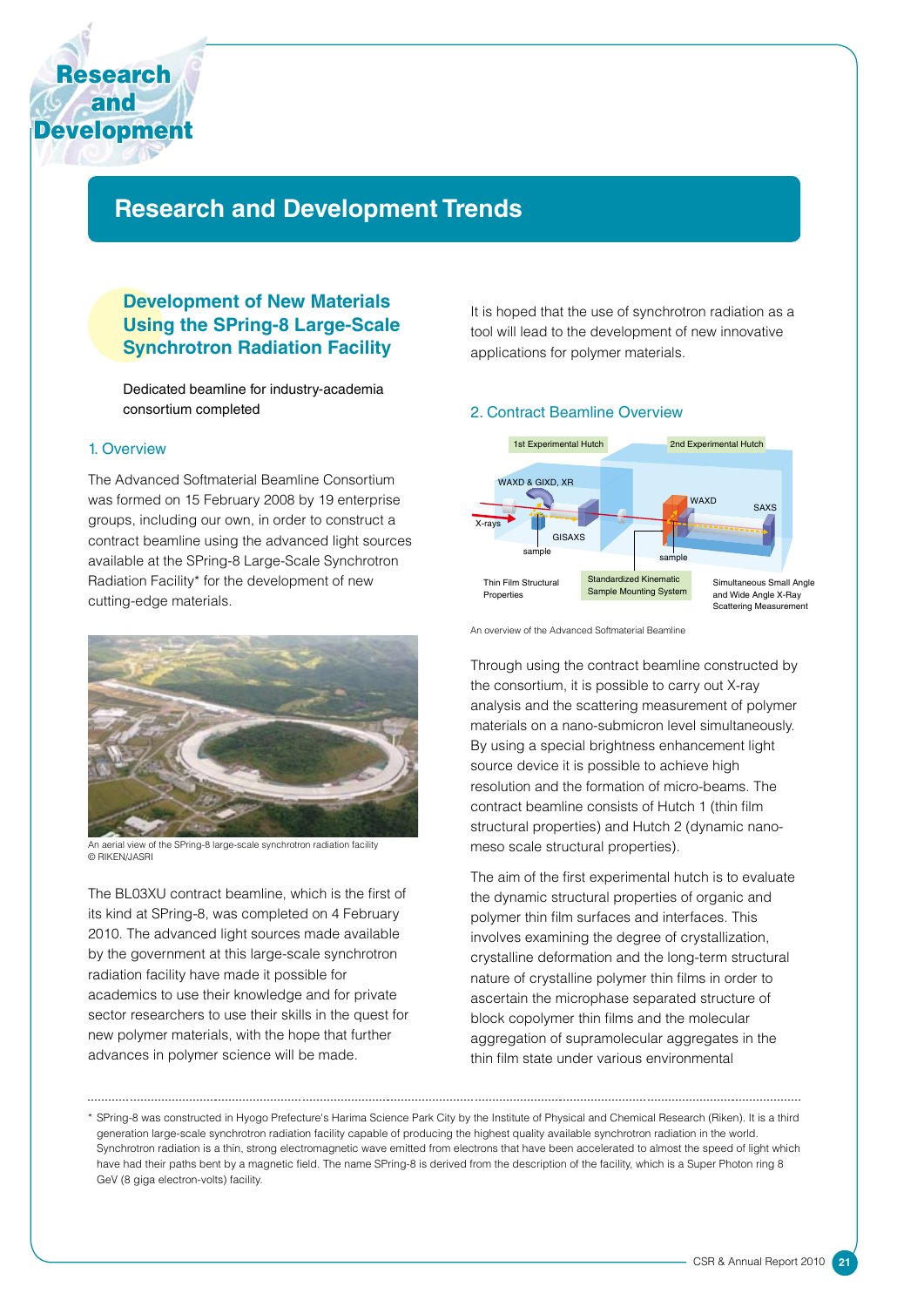

conditions. This system is useful in controlling the structure of polymer materials used in the surface and interfacial regions of polymer thin films. It is expected to significantly contribute to the development of high performance soft matter for use in a wide range of fields, including electronic devices (organic EL, organic FETs and organic memory materials), adhesion, coating, printing and biomaterials.

The aim of the second experimental hutch is to discover the correlation between the dynamic structure of polymer materials and their physical properties in order to develop novel materials. With this setup it is possible to carry out measurements to clarify the formation and deterioration mechanisms of polymer materials resulting from changes in external conditions, such as stress associated with stretching and spinning, heating and cooling, pressure and solvent evaporation. It is also possible to evaluate the structural properties of polymer materials on a microscopic level, the electron density distribution of polymer crystals, the deformation mechanism of molded polymer products and the structural properties of polymer materials in processes such as molding and processing. Furthermore, the area where the second hutch is located is large enough to allow for the use of a standardized kinematic sample mounting system. This system makes it possible for enterprise groups to bring in their own large-scale devices, such as manufacturing lines, making it possible for them to take full advantage of the features of the contract beamline.

## 3. Future Developments and the Ripple Effect

By utilizing this contract beamline it is our aim to develop and use new analysis and evaluation technologies to examine the surface and internal structure of materials that would be impossible to evaluate using other methods.

It is our hope that we will be able to make a significant contribution to the economic growth by producing an innovative new framework based on polymer materials that can be used to develop the next generation of cutting-edge materials.

# **Nitto Denko Support for National Research and Development Projects**

We are dedicated to using our technology to participate in national research and development projects that are in line with the future national strategy.

## 1. CO<sub>2</sub> Recovery Technology

(This government-subsidized research is being carried out by Nippon Steel Engineering Co. Ltd. in conjunction with the Ministry of Economy, Trade and Industry.)

In this project we are developing membrane modules for concentrating  $CO<sub>2</sub>$  gas emitted by sources such as power stations in conjunction with the Research Institute of Innovative Technology for the Earth (RITE) and four private companies. In fiscal 2009 we carried out test operations using one of our prototype membrane modules with gas generated by a new type of power plant. It is hoped that membrane modules will prove to be highly energy efficient and it is our intention to continue to develop them in the future.



Test Plant (ECOPRO: JCOAL project sponsored by the Ministry of Economy, Trade and Industry.)

### 2. Bioethanol Concentration Technology

(NEDO: New Energy and Industrial Technology Development Organization)

In recent years, bioethanol has been in the limelight as a fuel additive for automobiles. Recently, research